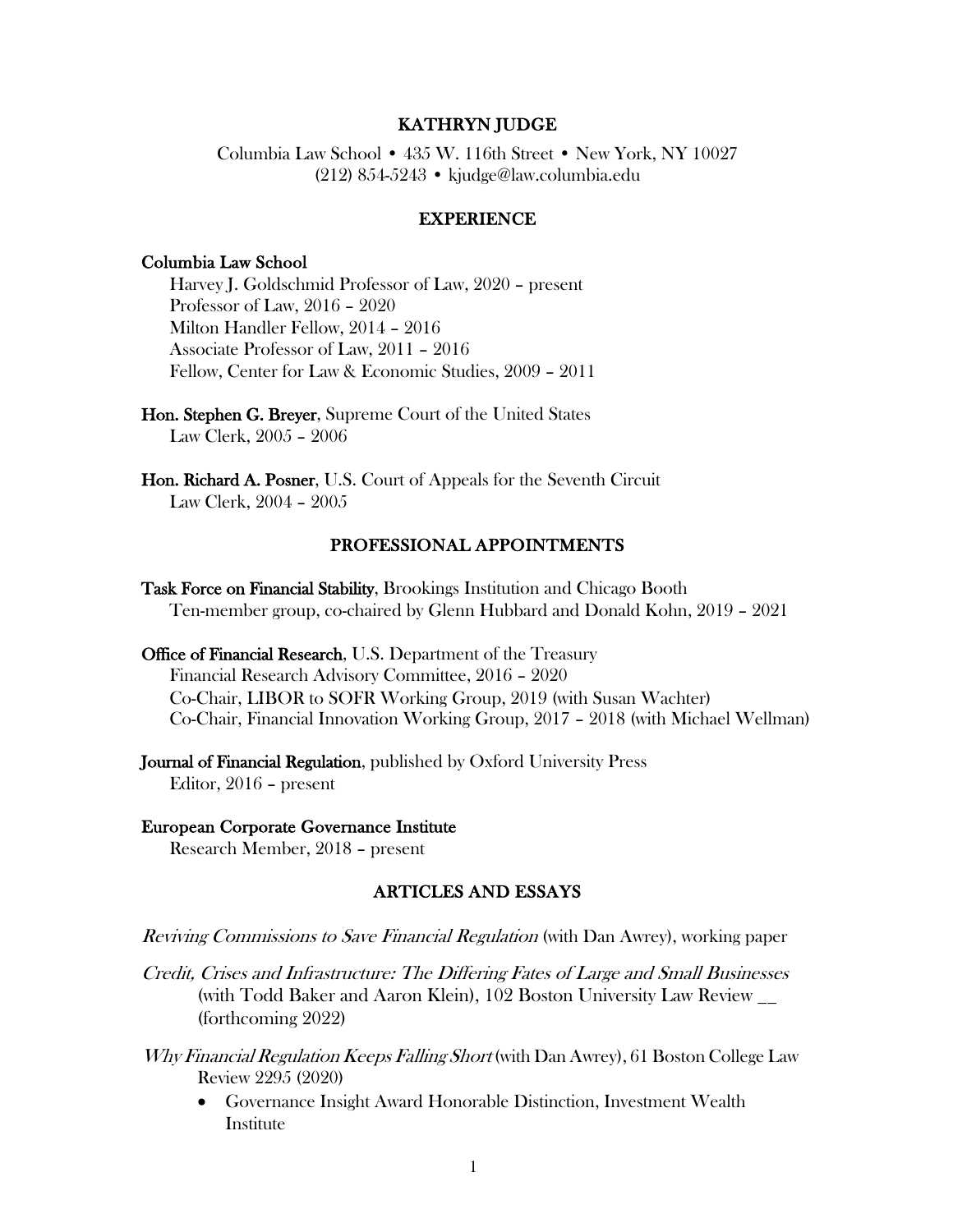- The New Mechanisms of Market Inefficiency, 45 Journal of Corporation Law 915 (2020) (symposium)
- Judges and Judgment: In Praise of Instigators, 86 University of Chicago Law Review 1077 (2019) (symposium)
- Guarantor of Last Resort, 97 Texas Law Review 707 (2019)
- Investor-Driven Financial Innovation, 8 Harvard Business Law Review 291 (2018)
- The Importance of "Money", 130 Harvard Law Review 1148 (2017) (review of The Money Problem: Rethinking Financial Regulation by Morgan Ricks)

Information Gaps and Shadow Banking, 103 Virginia Law Review 411 (2017)

- Selected by peers as one of the top corporate and securities articles of 2017, Corporate Practice Commentator
- The First Year: The Role of a Modern Lender of Last Resort, 116 Columbia Law Review 843 (2016)
- The Future of Direct Finance: The Diverging Paths of Peer-to-Peer Lending and Kickstarter, 50 Wake Forest Law Review 603 (2015) (symposium)

Intermediary Influence, 82 University of Chicago Law Review 573 (2015)

- Selected by peers as one of the top corporate and securities articles of 2015, Corporate Practice Commentator
- The Federal Reserve: A Study in Soft Constraints, 78 Law & Contemporary Problems 65 (2015) (symposium)
- Three Discount Windows, 99 Cornell Law Review 795 (2014)

Interbank Discipline, 60 UCLA Law Review 1262 (2013)

• Awarded First Place at the Annual Junior Faculty Business and Financial Law Workshop sponsored by the GW Center for Law, Economics & Finance

Fee Effects, 98 Iowa Law Review 1517 (2013)

FragmentationNodes:ACaseStudy inFinancialInnovation,ComplexityandSystemic Risk, 64 Stanford Law Review 657 (2012)

Note, Rethinking Copyright Misuse, 57 Stanford Law Review 901 (2004)

• Reprinted in *Intellectual Property Law Review* 2005 (Thomson/West)

## BOOKS AND BOOK CHAPTERS

DIRECT: The Rise of the Middlemen Economy and The Power of Going to the Source (HarperBusiness, forthcoming June 2022)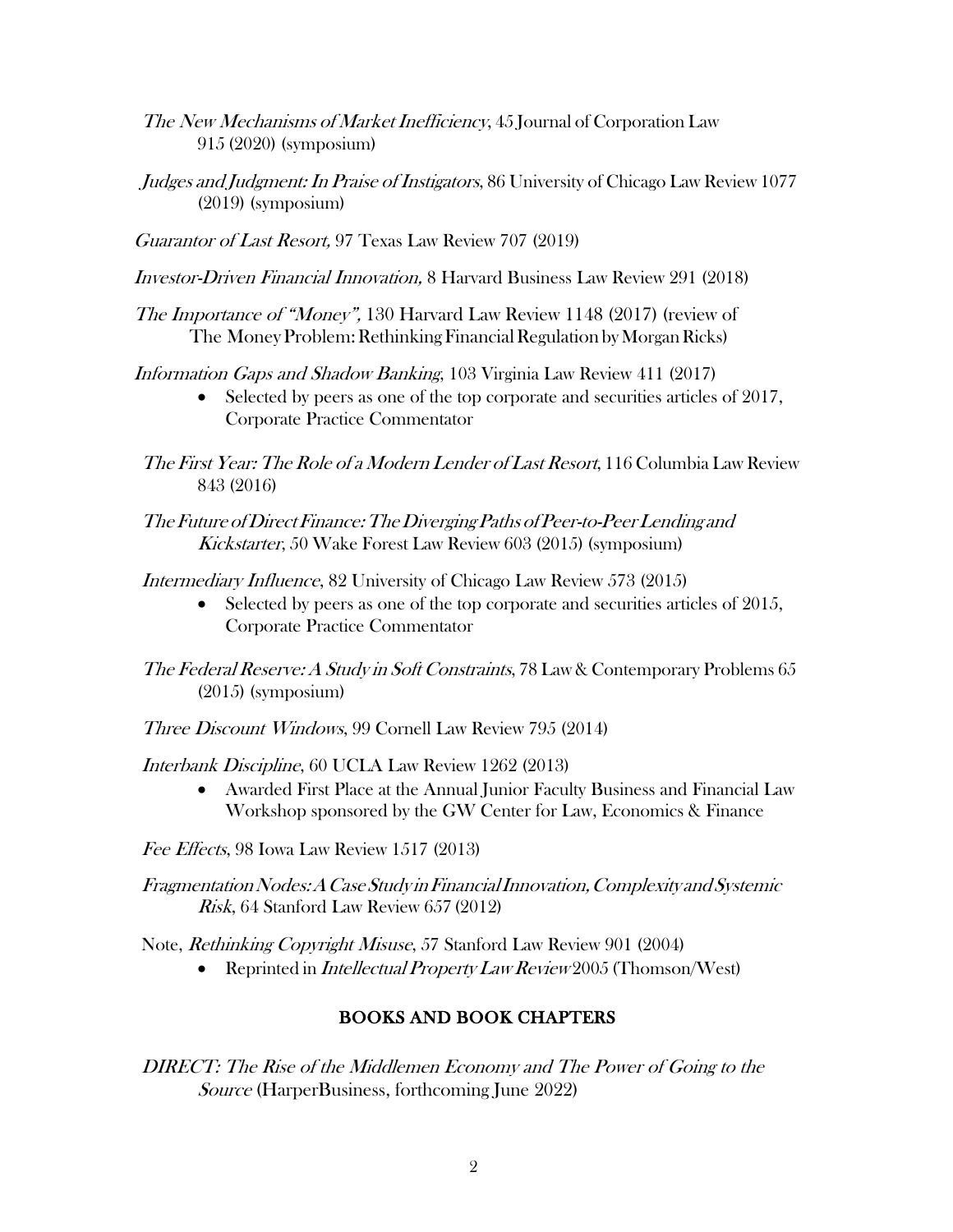- Stress Testing During. Times of War, Handbook of Financial StressTesting (Cambridge University Press, J. Doyne Farmer, Alissa Kleinnijenhuis, Til Schuermann & Thom Wetzer, eds., 2022)
- How to Help Small Businesses Survive COVID-19 (with Todd Baker), Law in the Time of COVID-19 (Katharina Pistor, ed) (2020)
- The Data Standardization Challenge (with Richard Berner), Systemic Risk in the Financial Sector: Ten Years after the Global Financial Crisis (Douglas W. Arner, Emilios Avgouleas, Danny Busch, & Steven L. Schwarcz, eds., CIGI Press, 2019)
- The Origins of a Capital Market Union in the United States (with Jeffrey N. Gordon), in CMU and Beyond (Franklin Allen, Ester Faia, Michael Haliassos & Katja Langenbucher eds., MIT Press, 2019)

### SELECT SHORTER WORKS

- Why the Fed Should Issue <sup>a</sup> Policy Framework forCredit Policy, Shadow Open Market Committee Paper (2020)
- Regulation and Deregulation: The Baseline Challenge, 104 Virginia Law Review Online 101 (2018)
- If It Ain't Broke, Don't Fix It, 70 Vanderbilt Law Review En Banc 265 (2017)
- Crash Course, Review of The Courage to Act: A Memoir of Crisis and its Aftermath by Ben Bernanke, The New Rambler (2015)

Forbes Contributor and other popular press

### EDUCATION

#### Stanford Law School, J.D. with Distinction, 2004

Honors: Urban A. Sontheimer Honor (second in class) Order of the Coif Activities: Articles Editor, Stanford Law Review

Wesleyan University, B.A. with High Honors in Women's Studies, 1999 Honors: Carol B. Ohmann Prize (thesis), Phi Beta Kappa (early)

#### SELECT PRESENTATIONS

DIRECT: The Rise of the Middlemen Economy and The Power of Going to the Source

- Women in Law & Finance, Penn/Wharton, 2022
- Wharton Lunch Series, 2021
- Columbia Academy on Law in Global Affairs, 2021
- Boston University, Symposium: Law, Markets and Distribution, 2021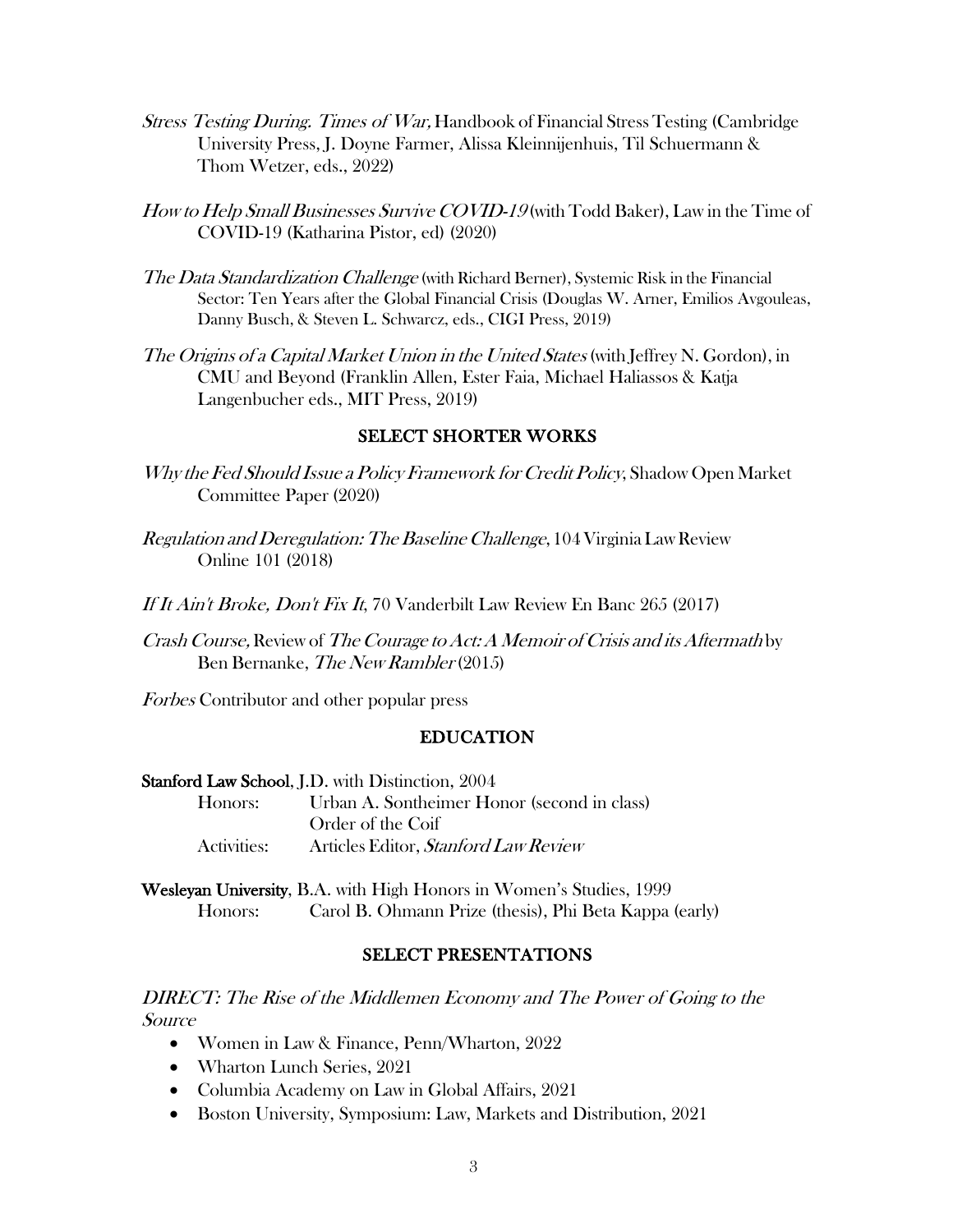Credit, Crises and Infrastructure: The Differing Fates of Large and Small Businesses

- Wharton Annual Financial Regulation Conference, 2022
- Boston University Law & Economics workshop, 2022
- Columbia Law School, 10-10 Workshop, 2022

# A Better Approach to Financial Regulation

• Wharton Financial Regulation Lunchtime Series, 2020

# Why Financial Regulation Keeps Falling Short

- Advanced Business Law Workshop, Fordham Law School, 2020
- Law & Economics Workshop, University of Pennsylvania Carey Law School, 2020
- BYU Deals Conference, 2020
- UCLA-UVA Corporate Law Workshop, UCLA, 2019
- Columbia Law School Faculty Workshop, Columbia, 2019
- Vanderbilt, Wharton and other talks cancelled, spring 2022

# The New Mechanisms of Market Inefficiency

• Symposium on the work of Prof. Ronald Gilson, Wharton, 2019

# Eastern Medicine for Western Finance

- 2019 Global Corporate Governance Colloquium, Frankfurt, 2019
- Keynote Address, New Topics in Banking, Columbia Business School, 2019
- Challenges and Experiments in Monetary Sovereignty Conference, sponsored by the Institute for Global Law and Policy, Harvard Law School, 2018

# Producing Information during Periods of Distress

• Conference for *Handbook on Financial Stress Testing*, International Monetary Fund, Washington DC, 2019

# The Data Standardization Challenge

• CIGI Conference Systemic Risk in the Financial Sector: Ten Years after the Global Financial Crisis Toronto, 2018

# Guarantor of Last Resort

- Fourth Annual Central Banking and Financial Regulation Conference at Vanderbilt Law School, 2018
- Law & Economic Colloquium, University of Toronto, 2018
- Faculty Workshop, University of Alabama School of Law, 2018
- Second Annual Wharton Financial Regulation Conference, 2018
- BU Financial Regulation Course, 2018 (via videoconference)
- New Frontiers of Financial Regulation Panel, Law & Society Annual Conference, Toronto, 2018
- Law & Economics Workshop, University of Chicago Law School, 2017
- Law & Policy Seminar, University of Pennsylvania Law School, 2017
- Faculty Workshop, St. John's Law School, New York, 2017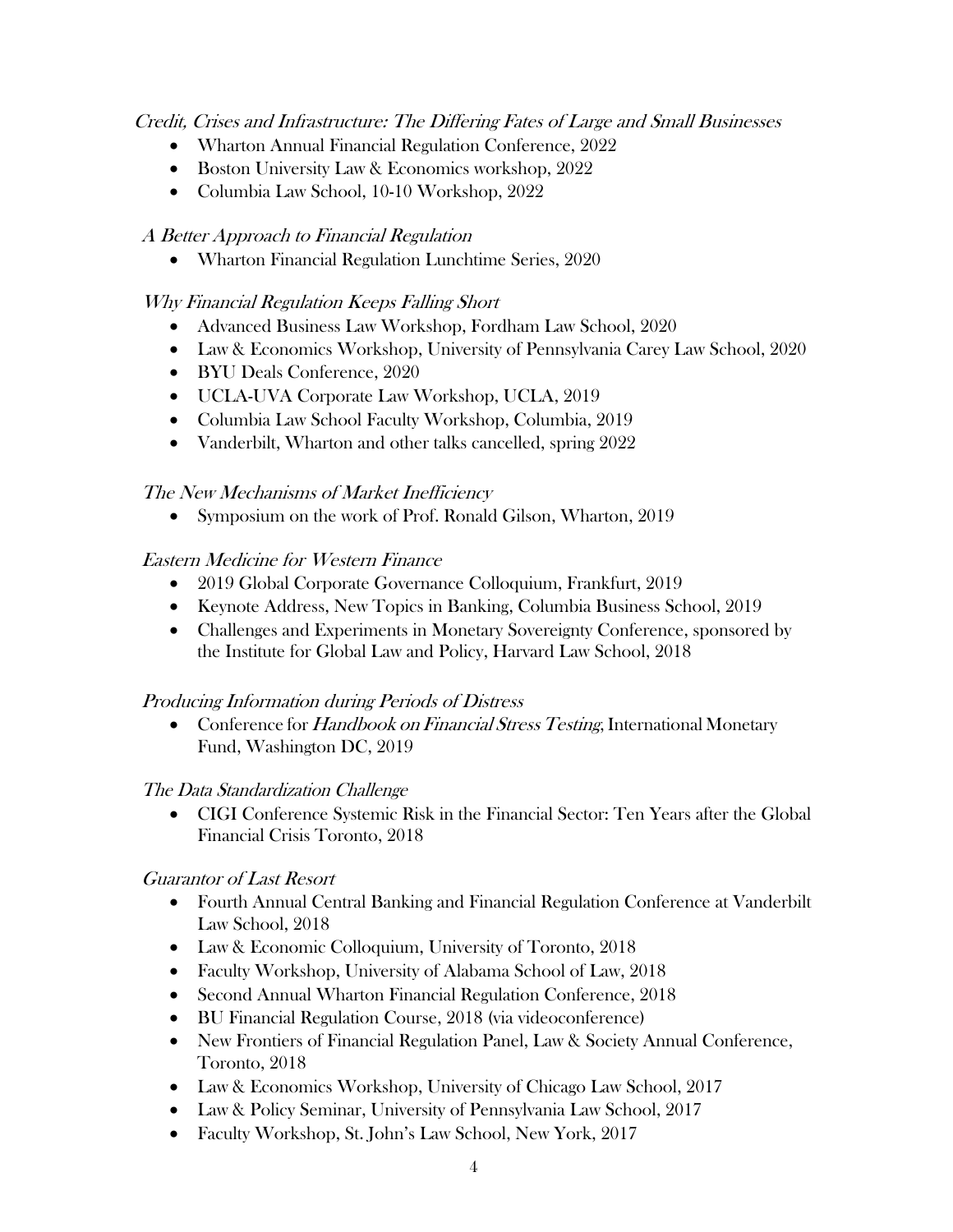## Investor-Driven Financial Innovation

- American Law and Economics Association Annual Meeting, Yale Law School, 2017
- Law & Economics Workshop, USC Gould School of Law, 2017
- Financial Regulation Conference, The Wharton School, 2017
- Faculty Workshop, Columbia Law School, 2017
- The Future Framework for European Capital Markets: Law & Finance, University of Oxford, 2017
- Law & Economics Workshop, University of Minnesota Law School, 2017
- Faculty Colloquium, UC Hastings College of Law, 2016
- Junior Business Law Conference, University of Colorado, 2016

## The Importance of "Money"

• ETH*/*NYU/House of Finance, Law & Banking/Finance Conference, Frankfurt, 2017

# Information Gaps and Shadow Banking

- ETH*-*NYU Law & Banking/Finance Conference, NYU, 2016
- American Law and Economics Association Annual Meeting, Harvard Law School, 2016
- Law & Economics Seminar, UC Berkeley School of Law, 2016
- Advanced Business Law Seminar, Fordham Law School, 2016
- Financial Regulation Roundtable, Columbia Law School, 2016
- AALS Annual Meeting Joint Session: Law & Economics and Business Associations, 2016
- CVM Securities and Exchange Commission of Brazil, 2015
- Law & Finance Workshop, Laboratoire d'Excellence Régulation Financière, Paris, 2015
- Financial Regulation Workshop, Copenhagen Business School, 2015
- Law & Business Workshop, University of Chicago Law School, 2015
- Law & Economics Colloquium, University of Virginia School of Law, 2015
- Law & Economics Colloquium, Georgetown Law School, 2015
- Junior Business Law Conference, University of Colorado, 2015

## Invited speaker/panelist/discussant (select events)

- AALS Financial Institutions Section Offsite Workshop, 2022, commenting on The Role of Financial Institutions in Fiscal Policy: Implications for Financial Regulation by Jeff Zhang, 2022
- Brookings/Booth Financial Stability Task Force: Public Briefing and Report Release, 2021
- 11<sup>th</sup> Labex ReFi-NYU-SAFE/LawFin Law & Banking/Finance Conference, commenting on Ownership, Control and Careers by Marco Pagano 2021,
- Conference on Megabanks in honor of Art Wilmarth, Central Banking and Financial Conglomerates, 2021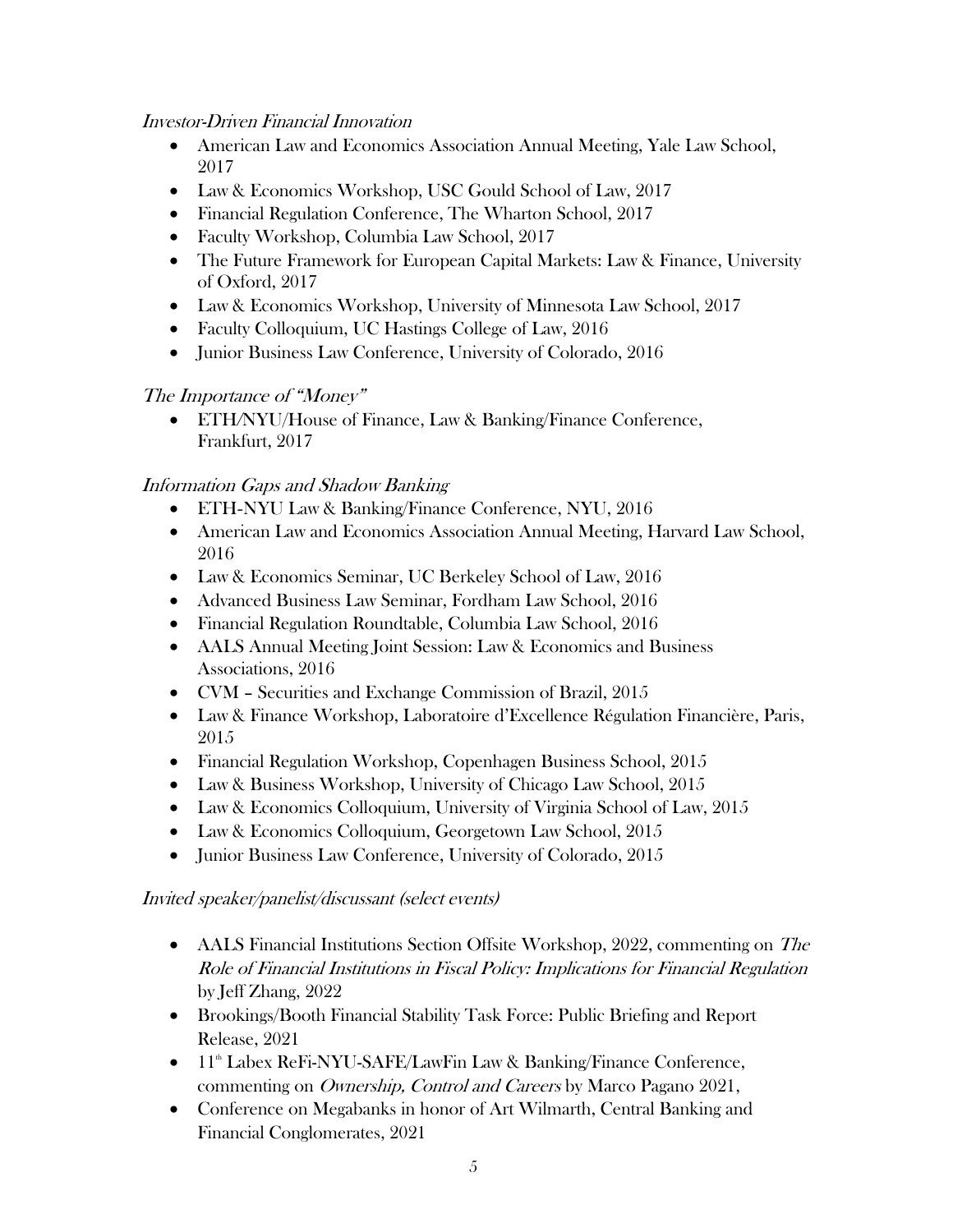### Invited speaker/panelist/discussant, cont'd

- Financial Governance and Regulation Panel,  $29<sup>th</sup>$  Annual Hyman Minsky Conference on the State of the U.S. and World Economies, Levy Institute of Economics, 2021
- The Future of Financial Regulation in the Biden Administration, The C. Boyden Gray Center for the Study of the Administrative State, 2021
- The OFR: Constructive Thoughts for a New Environment, Center for Financial Policy at University of Maryland, 2021
- Central Banks, Power and Governance Panel, Wharton Conference on Financial Regulation, 2021
- Why Supervision Matters Panel, Bank Supervision: Past, Present, and Future Conference, sponsored by the Federal Reserve, Harvard Law School and the Wharton School, 2020
- A Fed for Next Time Series, Cato Institute and Mercatus Center, Panelist, 2020
- Fed Governance, Accountability and Transparency Panel, Shadow Open Market Committee, 2020
- Webinar on Central Bank Independence, Columbia SIPA, 2020
- Libor Transition Panel, NYU Stern, 2020
- Dodd-Frank at Ten: New Challenges, Innovations, and Developments in Financial Regulation, Panelist, Rutgers Law School Virtual Symposium, 2020
- Conference of the Federal Reserve Counsel, Academic Panel, 2020
- Federal Reserve/CSBS/FDIC Community Banking in the 21st Century Research and Policy Conference, paper comments relating to Moral Hazard Issues in Regulation and Oversight, 2020
- Third Annual Wharton Financial Regulation Conference, 2019, comments on papers by Peter Conti-Brown and Jennifer Dlugosz
- Penn/NYU Conference on Law & Finance, comments on *Bank Transparency and* Deposit Flows by Itay Goldstein, Qi Chen, Zeqiong Huang & Rahul Vashishtha, NYU Law School, 2019
- FT US Banking Forum: Charting a Course for Stability and Success, Panelist for Regulatory Rundown: Changing Referees, Changing Rules, and a Clearer Landscape, 2018
- Functions and Firms: Using Activity and Entity-based Regulation to Strengthen the Financial System Conference sponsored by the University of Michigan and the OFR, Panelist: What is the Role of Firm-Based Regulation?, Treasury Department, 2018
- Symposium on Central Banking and Delegated Powers, Co-organizer and moderator, Columbia School of International and Public Affairs, 2018
- View from the Editors, New Frontiers: Technology, Finance, and Regulation, Annual Conference of the Journal of Financial Regulation, Oxford, 2018
- Transformative Financial Regulation, Comments on Arthur Wilmarth, Reinstating Glass Steagall, Vanderbilt Law School, 2018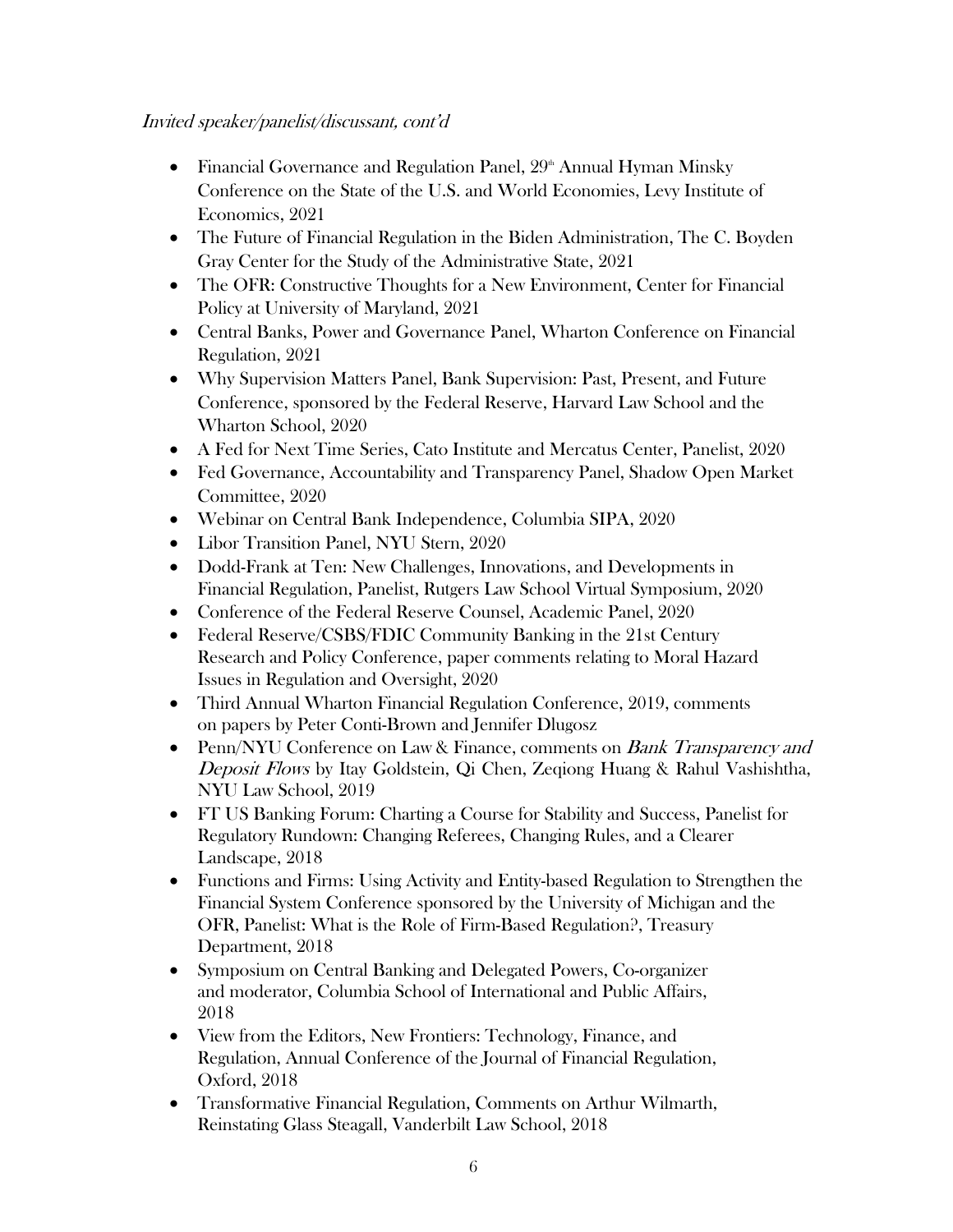- 8th ETH-NYU-SAFE Law & Banking/Finance Conference, comments on Morgan Ricks, Money as Infrastructure, NYU, 2018
- Optimal Bank Liquidity Regulation, The Clearing House/SIPA Conference, Panelist: Optimal Design, New York, 2018
- Capital Market Union and Beyond Volume Conference, comments on Jeff Gordon, *The Origins of Capital Market Union in the U.S.*, Imperial College Business School, London, 2018
- Ten Years After the Financial Crisis Conference, Discussant for It's Not Too Much or Too Little Regulation; It's Getting it Right Panel, Columbia University, 2017
- Whither regulatory reform?: Challenges for the Future of Banking Conference, Columbia SIPA & IESE Business School, New York, 2017
- Brainstorming Session: Regulation, NBER Conference on Financial Market Regulation, Cambridge, 2017
- Freedom, Choice, and Contracts Conference, comments on Roy Kreitner, Money Talks: Institutional Investors and Voice in Contract, Columbia Law School, 2017
- Commission Unbundling under MiFID II Roundtable, Harvard Law School, 2017
- Second Annual Conference on Financial Regulation and Central Banking, Vanderbilt School of Law, comments on Hal Scott, Connectedness and Contagion: Protecting theFinancial System from Panics(2016), 2017
- Conference discussing Taming the Market: Crisis and Decision at the Federal Reserve by Mitchel Abolafia, Georgia State University, 2017
- Toward a Progressive Politics of Financial Regulation Workshop, University of British Columbia School of Law, 2017
- Workshop on Systemic Risk in Insurance, Discussion Leader: Is Insurance a Source of Systemic Risk? Columbia Business School, 2016
- Conference on the New Pedagogy of Financial Regulation, Q&A with OFR Director Richard Berner, Columbia Law School, 2016
- Public Policy Conference on Financial Regulation, The Regulation of FinTech Panel, Antonin Scalia Law School at George Mason University, 2016
- Liberty and Currency: The United States Asset Currency Reform Movement Conference, Jekyll Island, 2016
- American Law and Economics Association Annual Meeting, comments on the Remaking of Wall Street by Andrew Tuch, Harvard Law School, 2016
- Taking Stock: Financial Regulation since the Crisis, Panel on Money Markets, Panel on Money Markets and Wholesale Financing, Vanderbilt School of Law, 2016
- Penn/NYU Conference on Law & Finance, commented on *Investor Flows and* Fragility in Corporate Bond Funds by Itay Goldstein, Hao Jiang & David T. Ng, University of Pennsylvania Law School, 2016
- AALS Annual Meeting, Section on Financial Institutions, Panel on The Intersection of Politics and Financial Regulation, New York, 2016